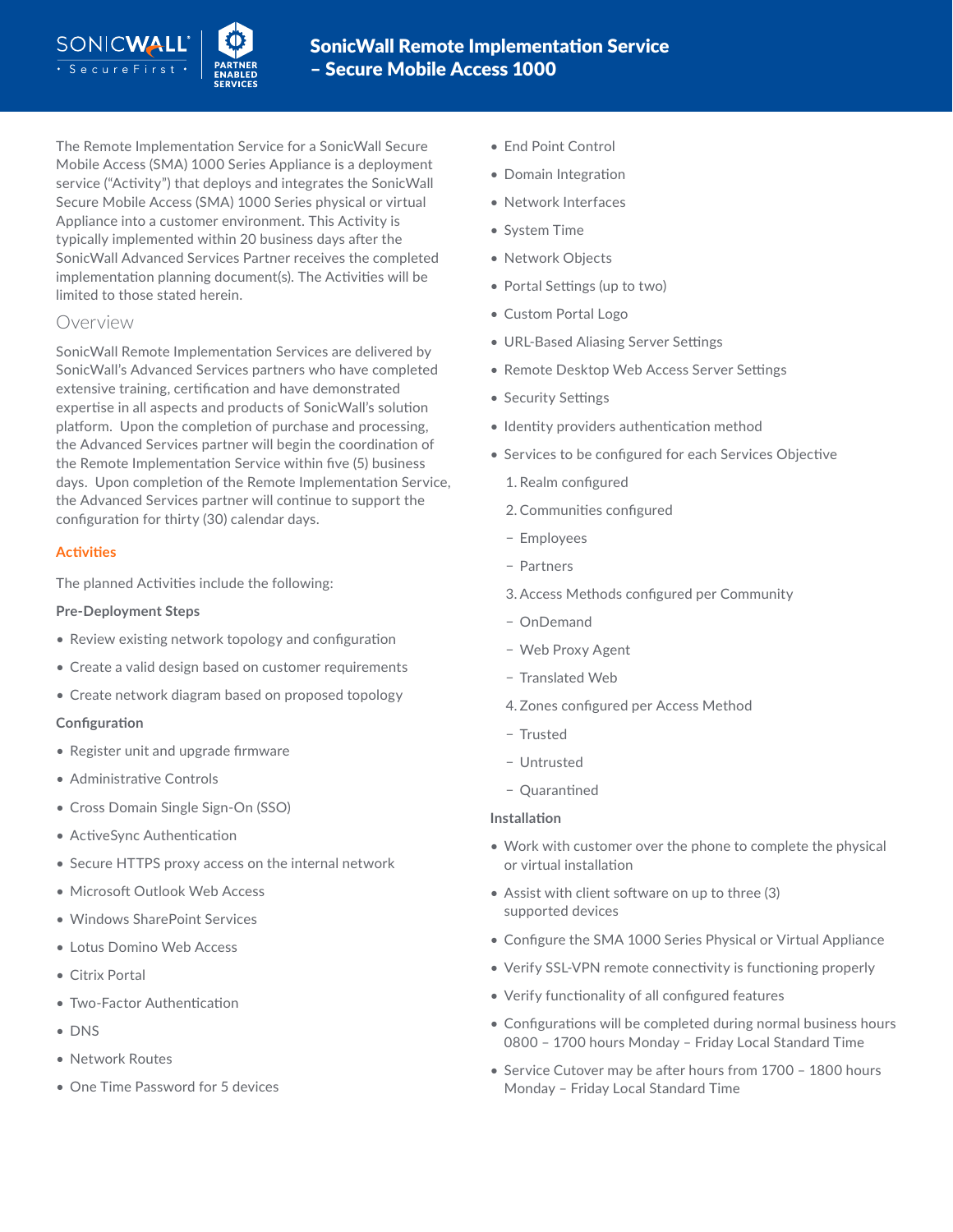# SonicWall Remote Implementation Service – Secure Mobile Access 1000

## **Post-Implementation**

- 30 days of post-implementation support is included should the customer need technical support for the specific implementation (the installation and configuration of the product only).
- The customer should contact SonicWall Support for productrelated issues.
- Additional implementation support or management services (beyond 30 days) may be available for purchase (additional fees may apply).

## **Scope, Prerequisites and Other Terms**

## **Scope**

The following services are NOT included in the planned Activities for this service but, may be purchased separately (additional fees may apply):

- Troubleshooting client installation issues for SSL-VPN/ Mobile Connect
- Configuring any Appliance in the SRA or SMA 100 series
- Creation of additional portals
- Deploying a Distributed (Cluster) configuration
- Training/Consulting Services

## **Prerequisites**

- The customer must ensure that the existing infrastructure, hardware and (if applicable) virtualized configuration is sufficient to support the environment
- The customer must commit a technical resource on a full-time basis to provide SonicWall or the partner with the assistance required
- When deploying the Virtual Appliance, the Customer is responsible for installing the virtual machine on their servers prior to the service engagement
- Customer will provide the group information required for Role-based Administration.
- Access Control lists will be provided by the customer prior to engagement of an authorized SonicWall provider.
- End Point Control Zones and Profiles for global, group, or user must be outlined prior to engagement of a SonicWall authorized provider.
- Network Interface IP addresses need to be assigned prior to engagement of an authorized SonicWall provider.
- Network Objects must be outlined prior to engagement of an authorized SonicWall provider.
- Workplace requires a browser that supports JavaScript and SSL
	- − Translated Web access can be used as a method supported as an alternative method, but also requires JavaScript and SSL support in the browser
	- − Mapping a backend resource either to a port on the EXSeries appliance, or to an external fully qualified domain name is another supported method
- Two RADIUS servers can be used for two-factor authentication, allowing users to be authenticated through the Web portal or with a Secure Mobile Access client.
- Microsoft Outlook Web Access is only supported based on the published versions in SonicWall Administration Guides and Data Sheets for the model and firmware version of the product being delivered
- Windows SharePoint Services are only supported based on the published versions in the SonicWall Administration Guides and Data Sheets for the model and firmware version of the product being delivered
- Lotus Domino Web Access is only supported based on the published versions in SonicWall Administration Guides and Data Sheets for the model and firmware version of the product being delivered
- Citrix Portal is only supported based on the published versions in SonicWall Administration Guides and Data Sheets for the model and firmware version of the product being delivered
- One Time Passwords requires SMS-capable phones. SMScapable phones may have additional service provider fees that are not part of this SOW.
- Supported Authentication methods
	- − LDAP with username/password or certificate
	- − Quest Defender
	- − SAML
	- − Microsoft Active Directory with username/password, configured with either a single root domain, or one or more subordinate (child) domains
	- − Public Key Infrastructure (PKI) with digital certificate SonicWall SMA Connect Tunnel 12.0 Deployment Planning Guide About SonicWall SMA Connect Tunnel 8
	- − RSA Authentication Manager server authentication using token‐based user credentials
	- − Local users with username/password up to 5 accounts

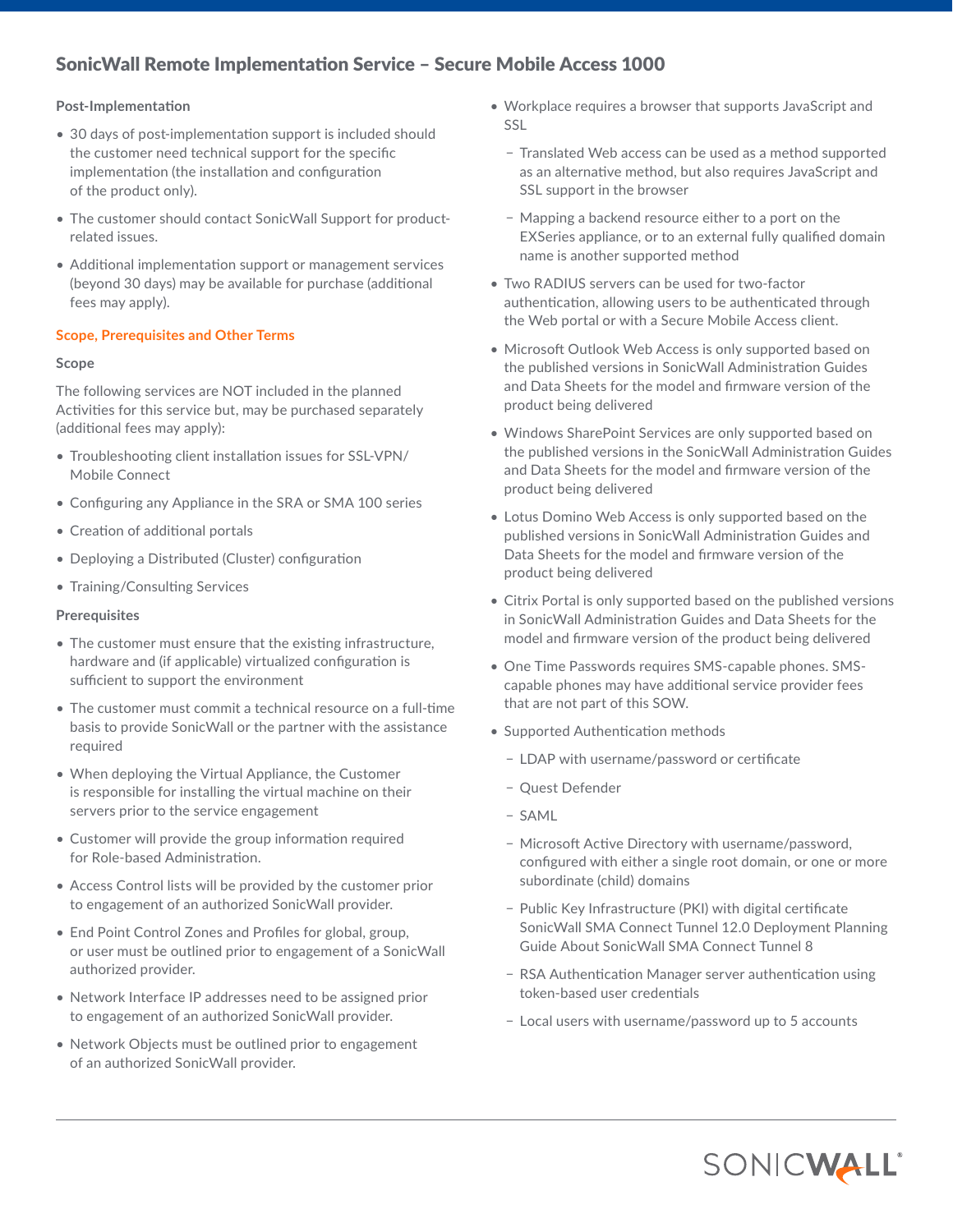# SonicWall Remote Implementation Service – Secure Mobile Access 1000

#### **Other Terms**

- All activities will be performed remotely utilizing the phone and web conferencing
- It is the customer's responsibility to ensure it has the appropriate agreements with the provider of the Activities.
- The provision of the Activities does not include the development of any intellectual property. All right, title and interest arising from the performance of Activities shall vest in SonicWall.
- SonicWall and/or the provider of the Activities may require execution of additional documentation before performance of the Activities begin. This additional documentation may include (without limitation) dates for the work to begin. If the provider of the Activities can accommodate a change in schedule related to the Activities, the provider may require a two (2) week lead time (or more before Activities can be performed.
- If a customer makes any changes during or after the Activities begin, additional charges and/or schedule changes may apply.
- Only configured features publicly posted by SonicWall in the Datasheets may be configured.
- Not all Activities may need to be configured.
- The information provided herein is a general description of Activities. Any services delivered that are not explicitly outlined herein are not a part of this offer.
- The duration for the provision of Activities may vary based on many factors including, but not limited to, the complexity of the customer's environment.
- SonicWall is not responsible for ensuring Customer's compliance with data privacy, security and PCI requirements.
- Customer agrees that additional fees may be due and payable if Customer makes any such changes or otherwise fails to meet the prerequisites set forth herein.
- Only authorized SonicWall providers may provide the Activities described by this offer.

## **Purchase Information**

| <b>SKUID</b> | <b>DESCRIPTION</b>              |
|--------------|---------------------------------|
| 01-SSC-4357  | SonicWall Remote Implementation |
|              | SMA 1000 Series                 |